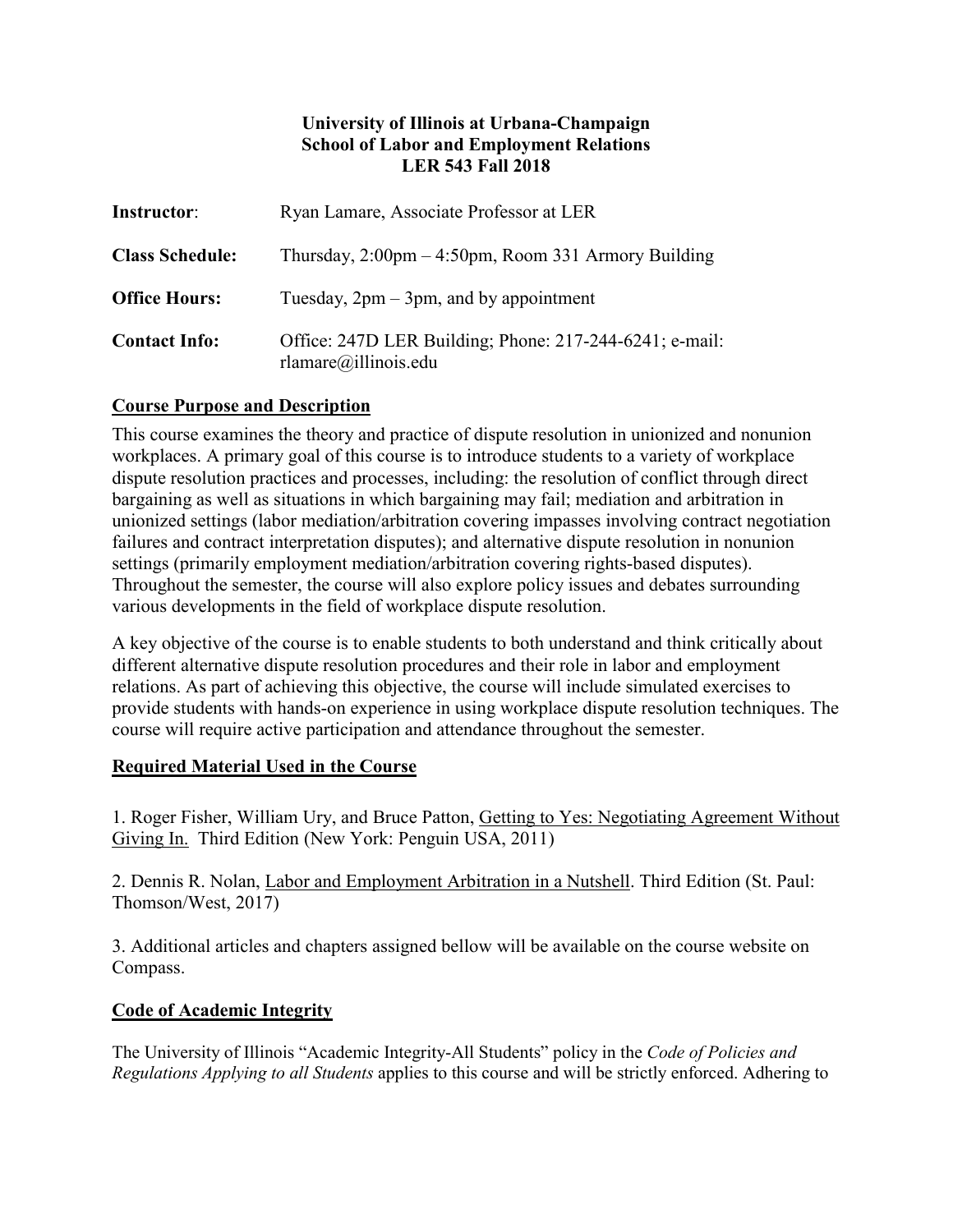the highest academic integrity standards is expected from all students in this course. Violations of academic integrity will result in appropriate penalties.

#### **Requirements**

1. In addition to the required reading assignments, there will be two examinations and a final paper. Final grades will be determined on the basis of the following weights:

| Class participation | 15 percent |
|---------------------|------------|
| Final paper         | 25 percent |
| Exam $#1$           | 30 percent |
| Exam $#2$           | 30 percent |

2. *Class participation*. This course is designed to be interactive in nature and will rely on student participation. Throughout the course, students will be involved in a variety of mock role-plays, games, and exercises, and are expected to fully participate. Additionally, attendance is required at all class sessions. If you know ahead of time that you cannot attend class due to illness or any other excused reason, please notify me before class starts.

3. *Final paper.* Each student will also write a final term paper. Term papers will represent 25 percent of the final grade. Details regarding this paper as well as the specific assignment instructions will be handed out in class later in the semester.

4. *Examinations*. There will be one exam (take home) due on October 23. Please mark your calendar. More specific guidelines for the exam will be announced later in the course. There will also be a second exam due during finals week.

### **Course Grades**

| Points |
|--------|
| 93-100 |
| 90-92  |
| 87-89  |
| 83-86  |
| 80-82  |
| 77-79  |
| 73-76  |
|        |

2. Final grades will be based on each student's total points in the class. Grades will NOT be based on a curve.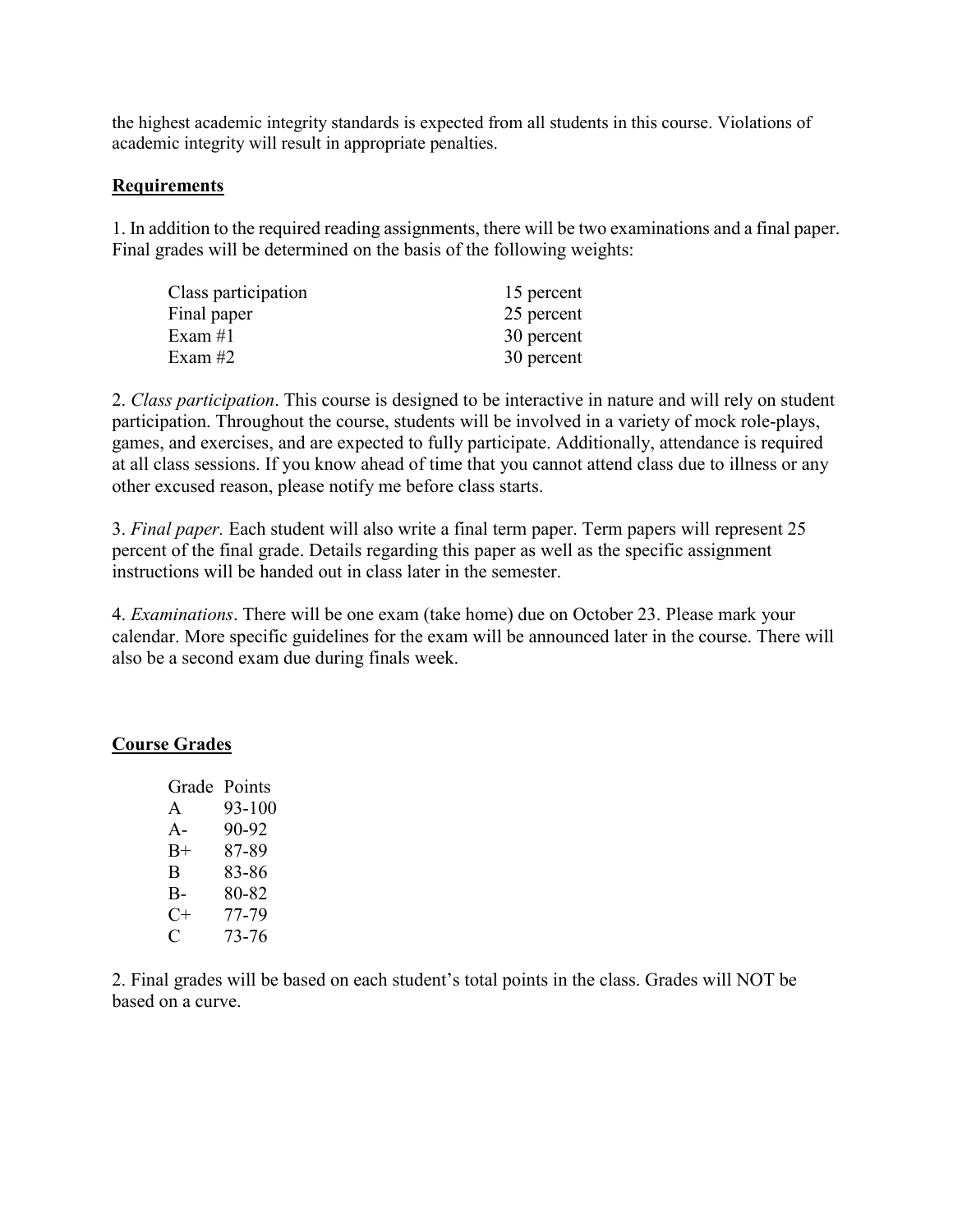## **COURSE OUTLINE AND SCHEDULE**

## PART I: INTRODUCTION

| Week 1    | August 29      | <b>Introduction to Workplace Dispute Resolution</b>                                                                                                                                            |
|-----------|----------------|------------------------------------------------------------------------------------------------------------------------------------------------------------------------------------------------|
|           |                | Podcast: How To Manage Conflict In The Workplace                                                                                                                                               |
|           |                | Exercise: Sally Soprano                                                                                                                                                                        |
|           |                | <b>PART II: CONFLICT RESOLUTION THROUGH BARGAINING AND ITS FAILURES</b>                                                                                                                        |
| Weeks 2-5 | September 5-26 | <b>Common Approaches to Workplace Bargaining</b>                                                                                                                                               |
|           |                | Richard E. Walton and Robert B. McKersie, A Behavioral<br>Theory of Labor Negotiations: An Analysis of Social<br>Interaction Systems (Ithaca, NY: ILR Press, 1991),<br>Chapter 1, pp. $1-10$ . |
|           |                | Roger Fisher, William Ury, and Bruce Patton, Getting to<br><u>Yes: Negotiating Agreement Without Giving In.</u> 3 <sup>rd</sup><br>Edition (New York: Penguin USA, 2011), pp. 1-150.           |
|           |                | Podcast: Good Guys, Prologue and Act 1                                                                                                                                                         |
|           |                | Podcast: Cold War                                                                                                                                                                              |

Exercise: Chiptech

# **[NO CLASS SEPTEMBER 12 DUE TO LER CELEBRATION EVENT]**

| Week 6 | October 3 | <b>How Bargaining Failures Can Occur</b>                                                                                          |
|--------|-----------|-----------------------------------------------------------------------------------------------------------------------------------|
|        |           | Max H. Bazerman and Margaret A. Neale, Negotiating<br>Rationally (New York: The Free Press, 1992), pp. 9-15,<br>23-41, and 49-55. |
|        |           | Podcast: The Big Man Can't Shoot                                                                                                  |

[Podcast: You v. You](http://www.radiolab.org/story/117291-you-v-you/)

Exercise: Hiring A Newtonian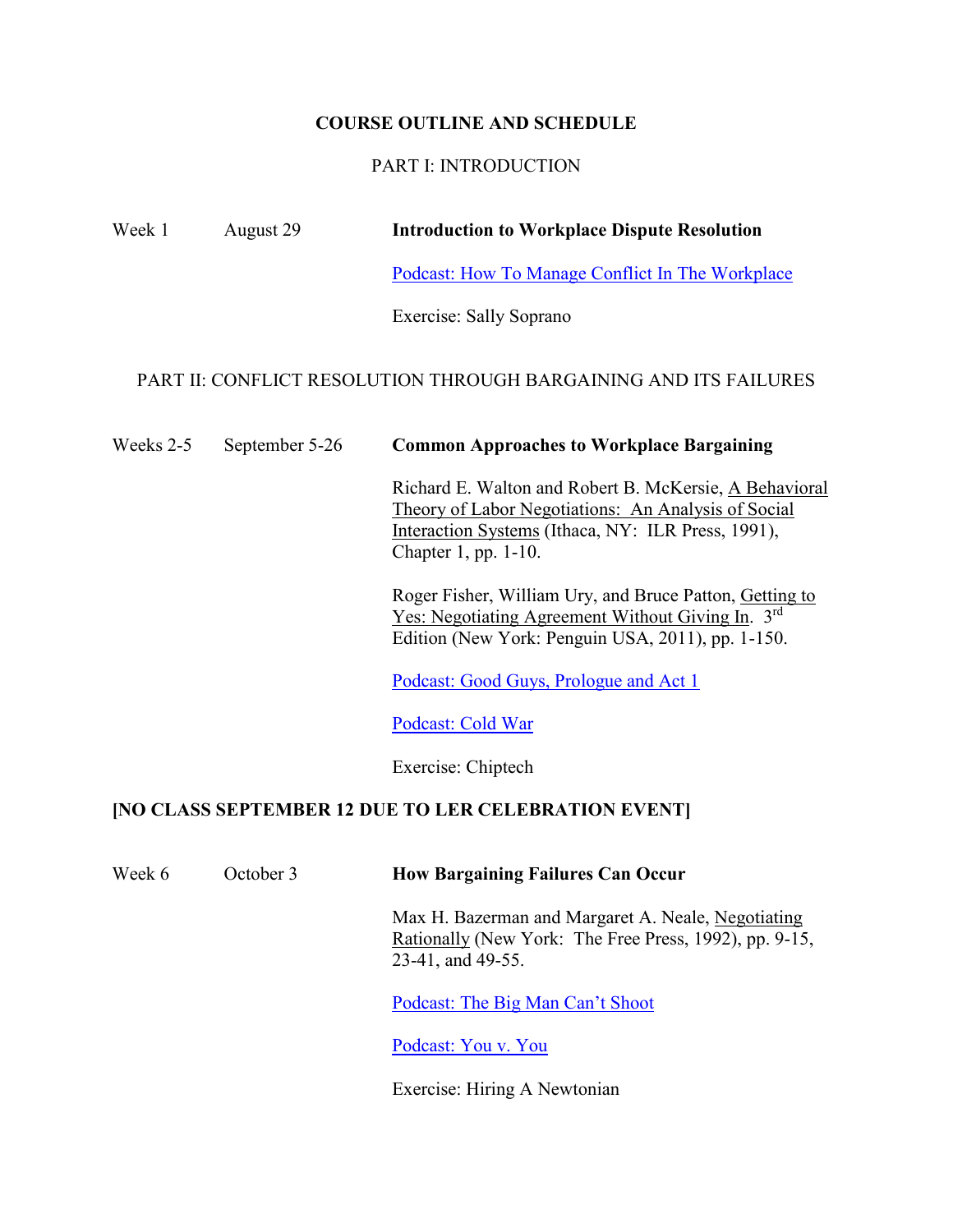## PART III: RESOLVING WORKPLACE CONFLICT THROUGH MEDIATION

| Week 7 | October 10 | <b>Introduction and Process of Mediation</b>                                                                                                                                          |
|--------|------------|---------------------------------------------------------------------------------------------------------------------------------------------------------------------------------------|
|        |            | Christopher W. Moore, The Mediation Process: Practical<br>Strategies for Resolving Conflict, 3d edition (San<br>Francisco, CA: Jossey-Bass, 2003), Chapters 1 and 2, pp.<br>$3 - 81.$ |
|        |            | Podcast: Stuck In The Middle (Prologue)                                                                                                                                               |
|        |            | Podcast: Let No Court Put Asunder                                                                                                                                                     |
|        |            | <b>Exercise: Dirty Laundry</b>                                                                                                                                                        |
| Week 8 | October 17 | <b>Mediation in the Unionized and Non-Union Settings</b>                                                                                                                              |
|        |            | Stephen Goldberg, "How Interest-Based, Grievance<br>Mediation Performs Over the Long Term," Dispute<br>Resolution Journal, 59, 4 (November 2004-December<br>2005), pp. 8-15.          |
|        |            | Deborah M. Kolb, When Talk Works: Profiles of Mediators<br>(San Francisco: Jossey-Bass, 2001), Chapter 4 (William<br>Hobgood), pp. 149-189.                                           |
|        |            | Jeffrey J. Beaton. "Practical Tips for Mediating<br><b>Employment Disputes."</b><br>http://www.mediate.com/articles/beatonJ3.cfm.                                                     |
|        |            | Sara Adler, "Strategies for a Successful Employment<br>Mediation."<br>http://www.mediate.com/articles/sadler.cfm.                                                                     |
|        |            | <b>Podcast: The Neutral</b>                                                                                                                                                           |

## **MIDTERM EXAM – TAKE HOME (POSTED OCTOBER 17, DUE OCTOBER 23)**